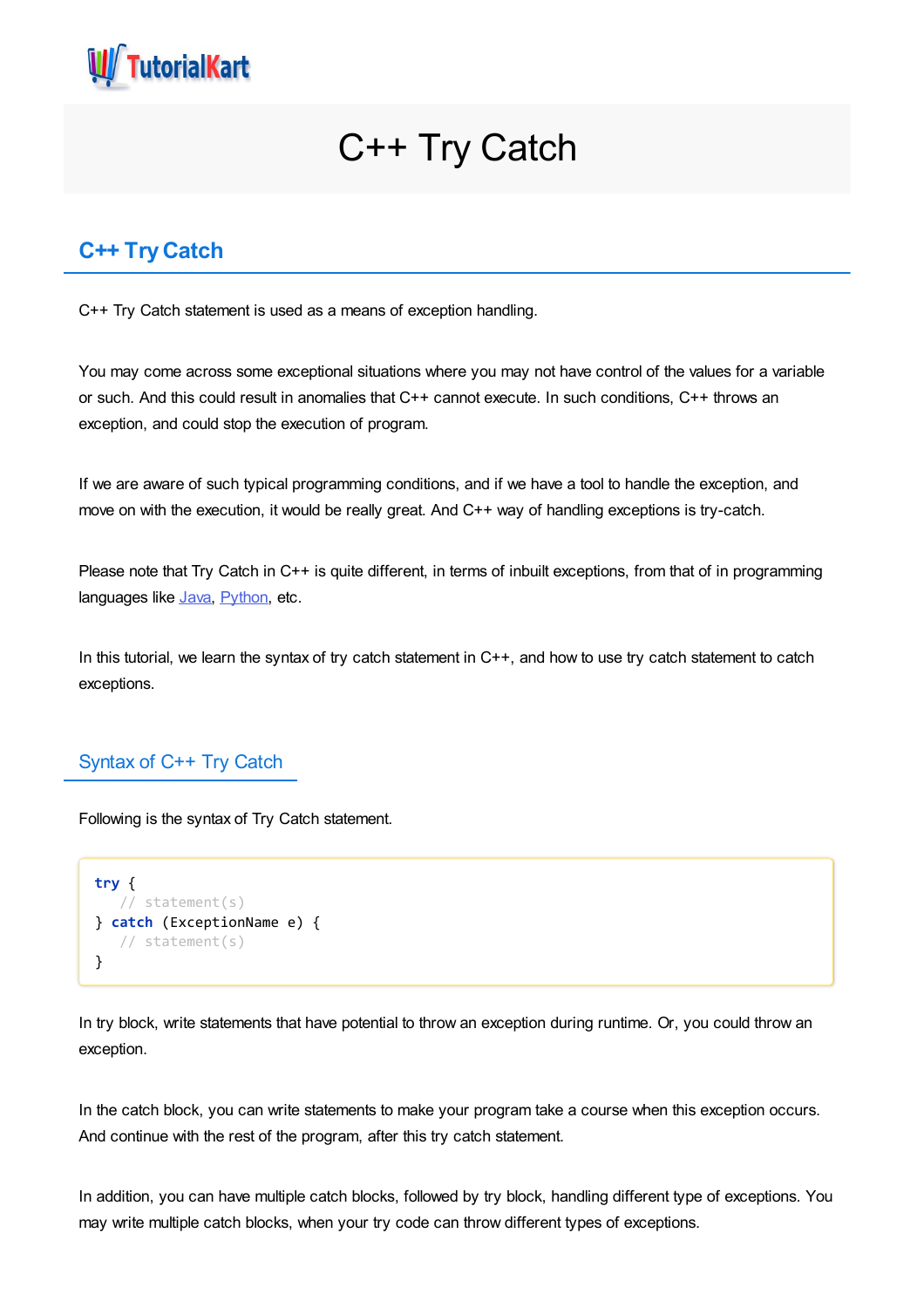Following is the syntax of try catch statement with multiple catch blocks.



## Throw Exception

You can throw exception of any primitive datatype or an object of custom class type.

Following is the syntax of throw statement.

**throw** exception;

# C++ Try Catch Example

In this example, we shall try dividing a number with another. Before executing division, we shall check if the denominator is zero and throw an exception if so.

#### **C++ Program**

```
#include <iostream>
using namespace std;
int main() {
   int a = 10;
   int b = 0;
   try {
      if (b == 0) {
         throw 0;
      }
      cout << a/b << endl;
   } catch (int n) {
      cout << "Denominator is zero. We cannot perform division." << endl;
   }
}
```
#### **Output**

Denominator is zero. We cannot perform division.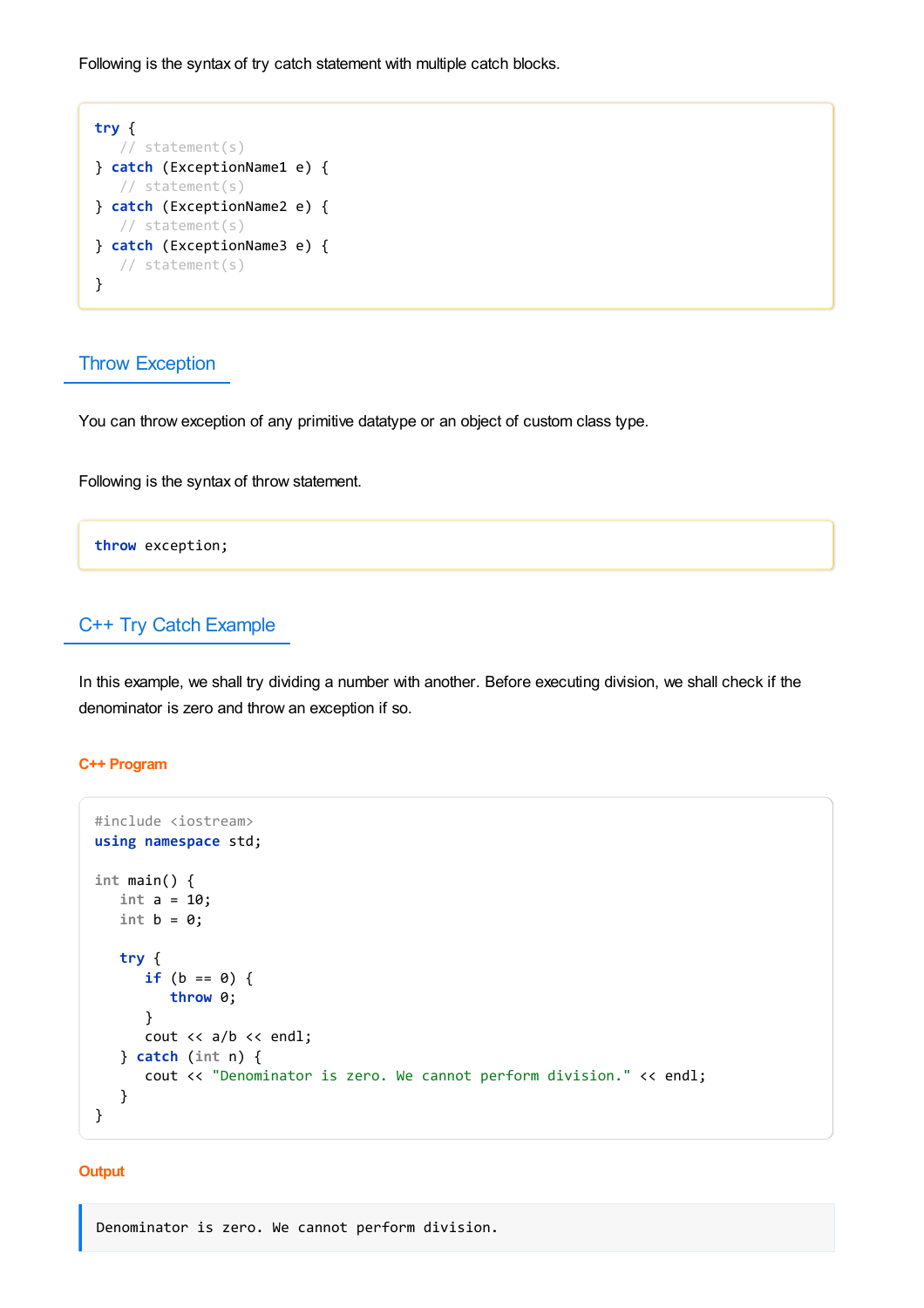## C++ Try Catch with Multiple Exceptions

In this example, we shall try dividing a number with another. Before executing division, we shall check if the denominator is zero. Throw an exception, if so, of int type. Also, we shall check if numerator is zero and throw an exception of char const\* type.

The catch block that matches the thrown exception is executed.

#### **C++ Program**

```
#include <iostream>
using namespace std;
int main() {
  int a = 0;
   int b = 5;
   try {
      if (b == 0) {
         throw 0;
      }
      cout << a/b << endl;
      if (a/b==0) {
         throw "There is nothing to divide among.";
      }
   } catch (int n) {
      cout << "Denominator is zero. We cannot perform division." << endl;
   } catch (char const* s) {
      cout << s << endl;
   }
}
```
#### **Output**

 $\theta$ There is nothing to divide among.

## **Conclusion**

In this  $C++$  [Tutorial](https://www.tutorialkart.com/cpp/), we learned what a try catch statement is in  $C++$ , how does it handle exceptions, and how to throw and catch exceptions using try catch.

### **C++ Tutorials**

✦ C++ [Tutorial](https://www.tutorialkart.com/cpp/)